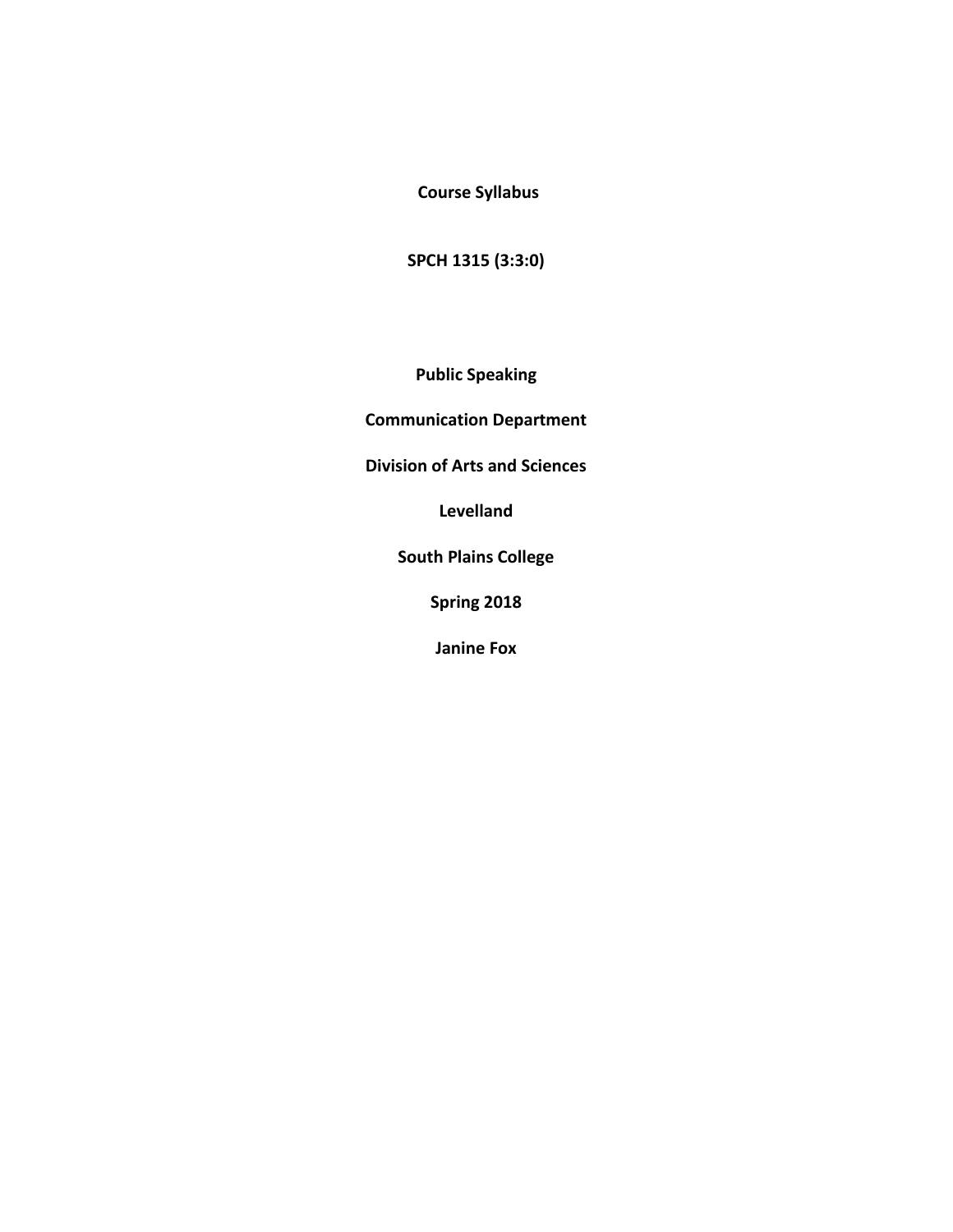# **Course Syllabus SPCH 1315 Public Speaking**

**Instructor Information:** *Janine Fox*

*Office: Communication Building Room 142 Email: jfox@southplainscollege.edu Phone: (806)-716-2452 Office hours: Monday/Wednesday 8:30am – 9:30am Tuesday/Thursday 1:30pm – 3:00pm Friday 8:30am - 11:30am OR by appointment*

\*This syllabus is a tool, not a legal contract. College and department policies are firm, but the professor reserves the right to modify, supplement, or make changes as need arises.\*

**Department:** Communication Department

**Discipline:** Speech Communication

**Credit:** 3 hours lecture This course satisfies a core curriculum requirement in Speech

**Prerequisites:** There are no prerequisites for this course.

**Available Formats:** conventional, hybrid, online and ITV

**Campus:** Levelland, Reese, ATC and Plainview

**Textbook:** The Speaker's Primer, 2<sup>nd</sup> Edition by: Valenzano III, Braden, & Broeckelman-Post, **with** Acclaim access

#### **Supplies:**

- 1. Text/ Access code for Acclaim
- 2. Notebook(s) and pen/pencil/highlighter
- 3. White 3x5 notecards
- 4. Access to a computer for online activities

PLEASE BE SURE TO BRING PAPER, PEN/PENCIL, TEXBOOK, & SYLLABUS TO EVERY CLASS.

**Course Description:** Research, composition, organization, and delivery of speeches for various purposes and occasions with emphasis on listener analysis and informative and persuasive techniques. (Performance based.)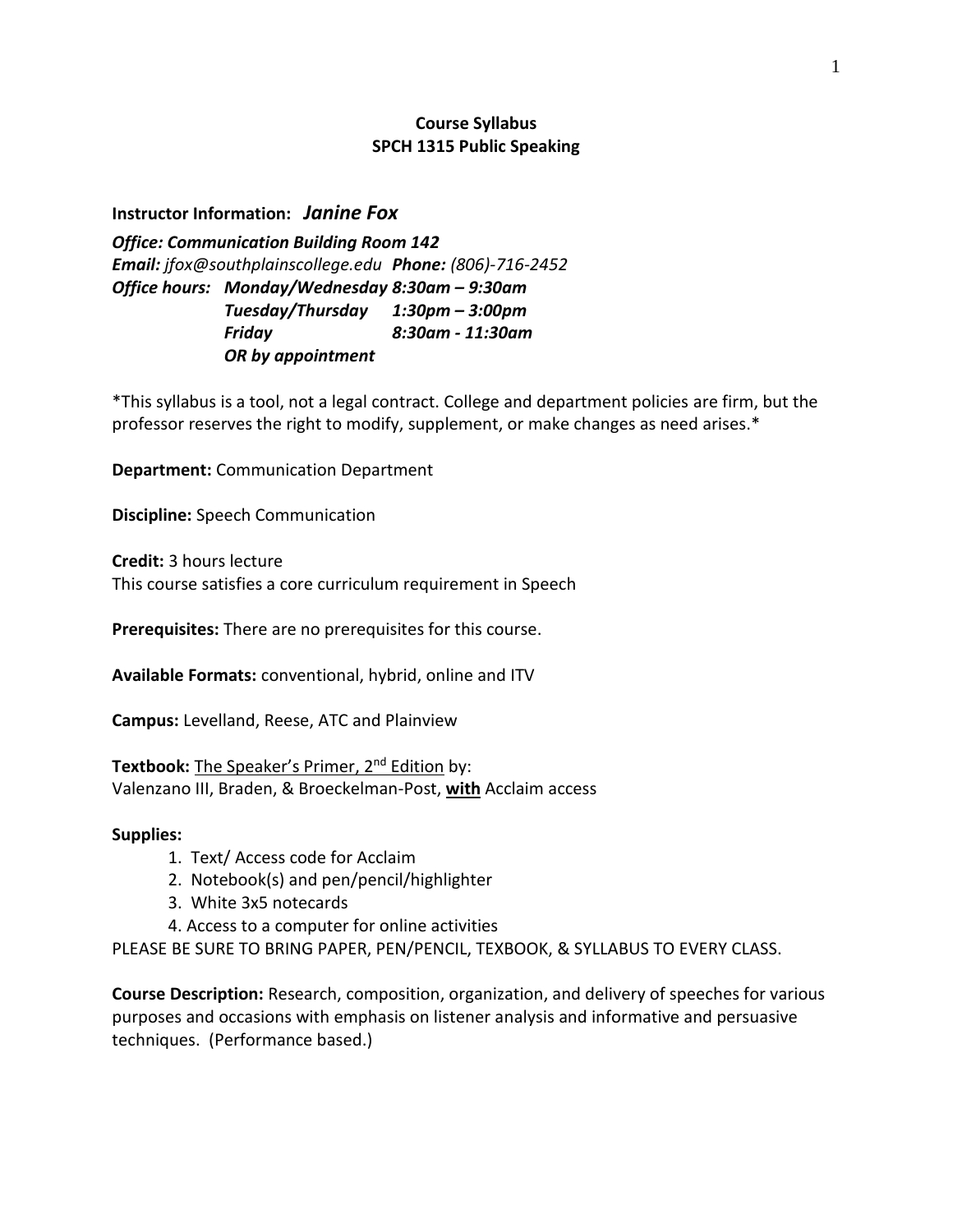**Course Purpose**: The Public Speaking course explores and applies the basic principles of effective communication and offers the student practical instruction on how to speak and listen effectively in public across different cultures and audiences.

### **Course Requirements:**

- 1. You will be tested on class lecture/discussion materials on scheduled exams.
- 2. To take thorough notes, study all lecture material, informational handouts, and assigned readings, and work/prepare in a language understood by instructor and class (English).
- 3. To actively participate in class discussions and group activities.
- 4. To show maturity and professionalism in preparation of assignments and in classroom behavior.
- 5. To show courteousness to fellow classmates/speakers.
- 6. To initiate consultations with the instructor whenever assistance is needed regarding class assignments.
- 7. To appropriately cite information obtained from other sources. Cases of plagiarism will be treated as will any case of academic dishonesty, with at least a failing grade for the assignment or examination.
- 8. To initiate withdrawal from the course if absences become excessive. Your professor may drop you from the course if you miss more than two weeks' worth of class. (Drops as follows Fall & Spring after 5<sup>th</sup> absence, Summer 3<sup>rd</sup> absence)
- 9. A student cannot pass the course if s/he misses multiple major grades.

**Students with Disabilities:** Students with disabilities, including but not limited to physical, psychiatric, or learning disabilities, who wish to request accommodations in this class should notify the Disability Services Office early in the semester so that the appropriate arrangements may be made. In accordance with federal law, a student requesting accommodations must provide acceptable documentation of his/her disability to the Disability Services Office. For more information, call or visit the Disability Services Office at Levelland (Student Health & Wellness Office) 806-716-2577, Reese Center (Building 8) 806-716-4675, or Plainview Center (Main Office) 806-716-4302 or 806-296-9611.

**Diversity Statement:** In this class, I will establish and support an environment that values and nurtures individual and group differences and encourages engagement and interaction. Understanding and respecting multiple experiences and perspectives will serve to challenge and stimulate all of us to learn about others, about the larger world and about ourselves. Great value is placed on freedom of expression, however certain topics are considered overdone or cliché. These topics will NOT be approved for presentations, so it is important to discuss topic selection for each speech. Some topics may be controversial, so open and honest dialogue will be allowed. Keep in mind that each person has a valuable opinion and our goal is to present sound, reasonable examples and NOT to harass or berate. If we follow these simple rules, no person should be offended, even if they disagree. If you feel there has been some offense made, it is your responsibility to bring it to my attention, in private, as soon as possible.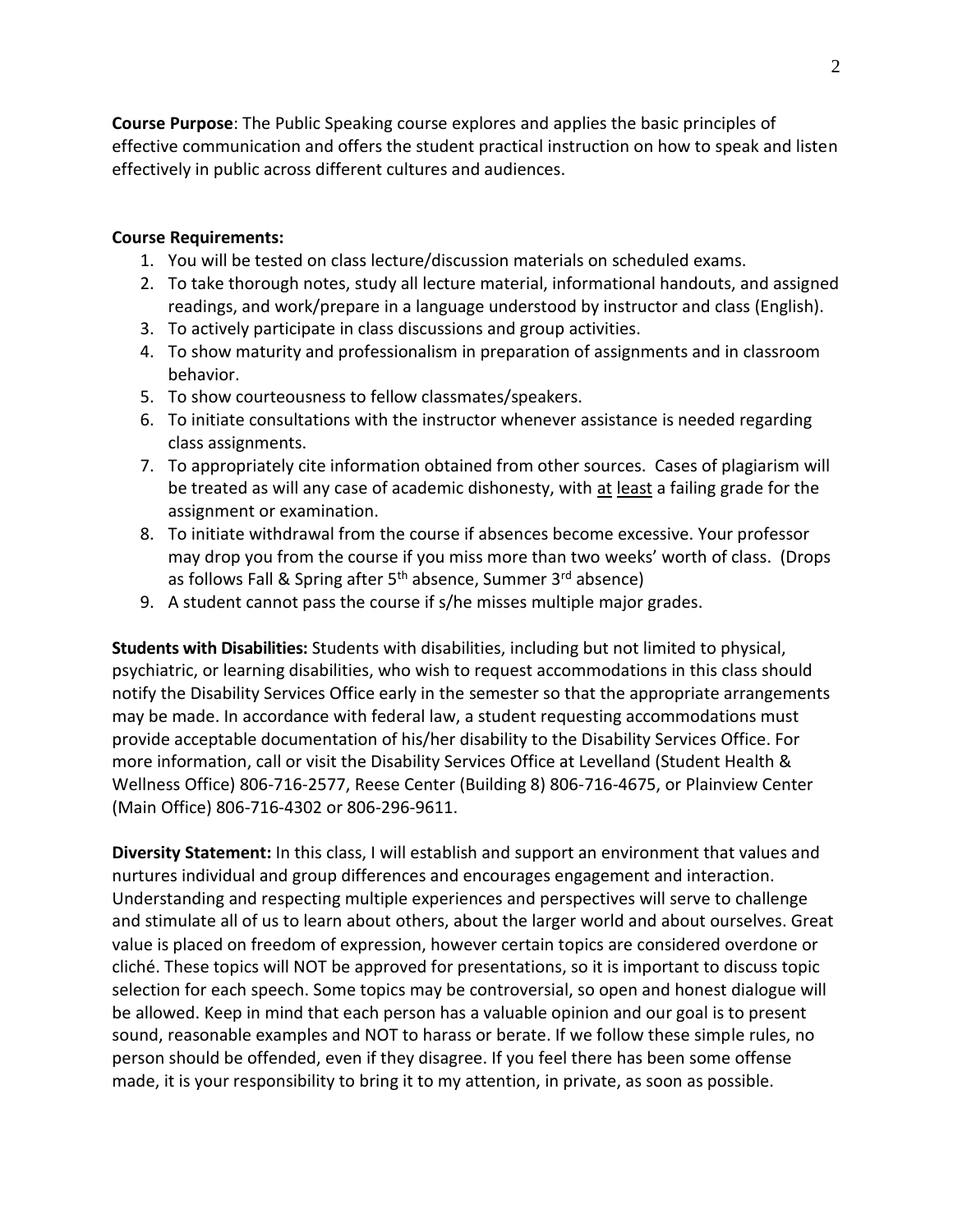**Academic Honesty:** It is my expectation and the institution's that appropriate citation and documentation is given for materials and information obtained from other sources. Cases of plagiarism will be treated, as will any case of academic dishonesty, with *at least* a failing grade for the assignment/examination. In addition, the student may be dropped from the course with a failing grade. See the *SPC Student Handbook* for more information.

**Campus Concealed Carry:** South Plains College permits the lawful carry of concealed handguns in accordance with Texas state law, and Texas Senate Bill 11. Individuals possessing a valid License to Carry permit, or the formerly issued Concealed Handgun License, may carry a concealed handgun at all campus locations **except** for the Natatorium. For a complete list of campus carry exclusions zones by event, please visit:

<http://www.southplainscollege.edu/campuscarry.php>

Pursuant to PC 46.035, the *open* carrying of handguns is prohibited on all South Plains College campuses. Report violations to the College Police Department at 806-716-2396 or 9-1-1.

**Contacting your Instructor:** It is important you develop a network of your peers that will allow you to get specific information more quickly. That being said, I am available for you to contact me if you have questions or concerns about your progress in this class etc. You may do that by phone if necessary, but email is preferred.

**Assessment and Grading:** This department supports university policies of academic excellence as noted in the student handbook. Interpretation of grades should be considered within the university framework: A=excellent, B=good; C=average; D=inferior; and F=failure. Grades will be calculated based on the amount of points students earn and will be interpreted as: A=900-1000, B=800-899, C=700-799, D=600-699, F=599 and below.

| Major Assignments (80%):                         |                                                        | Points Earned:     |
|--------------------------------------------------|--------------------------------------------------------|--------------------|
| <b>Introductory Presentation</b>                 | 100                                                    |                    |
| Informative Presentation                         | 100                                                    |                    |
| <b>Persuasive Presentation</b>                   | 100                                                    |                    |
| <b>Group Presentation</b>                        | 100                                                    |                    |
| Exam 1                                           | 100                                                    |                    |
| Exam 2                                           | 100                                                    |                    |
| Impromptu/ Final Exam                            | 100                                                    |                    |
| Attendance/ Syllabus Check                       | 100                                                    |                    |
|                                                  | $*10 \text{ } \textcircled{a} 10 \text{ points each*}$ |                    |
| Daily Grades (20%):                              |                                                        |                    |
| <b>Group Evaluation</b>                          | 50                                                     |                    |
| Activities (6 @ 10 points each)                  | 60                                                     |                    |
| Peer Evals. (3 @ 15 points each)                 | 45                                                     |                    |
| Self Evals. $(3 \oslash 15 \text{ points each})$ | 45                                                     |                    |
| <b>Points Possible:</b>                          | 1000                                                   | <b>Your Total:</b> |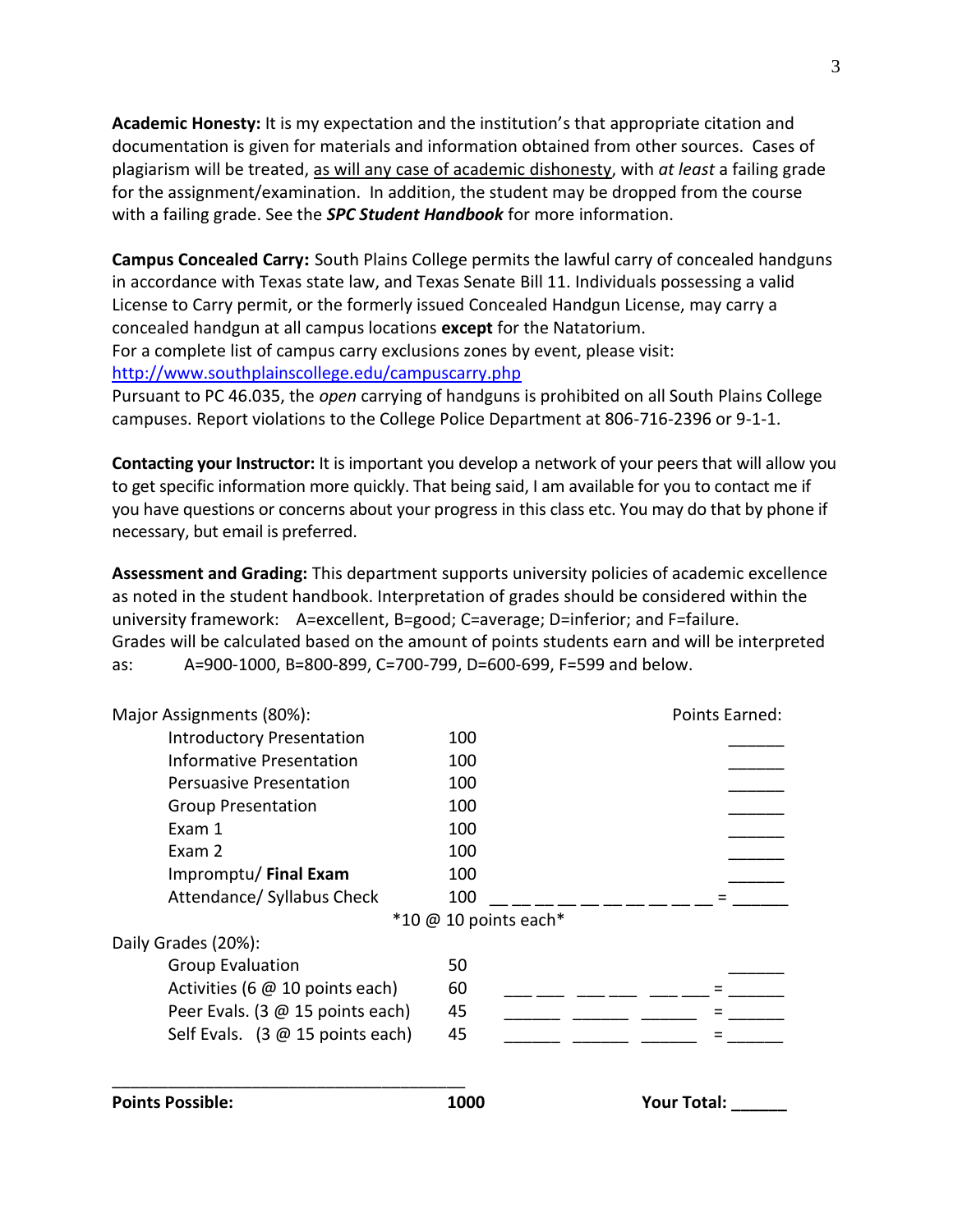# **Graded Assignment Brief Descriptions:**

- 1. **Exams (2 @100 points each) and Final/Impromptu (100 points)**: Three examinations will be given in order to assess the students' grasp of the material covered in class. Two of the exams will be given during the course of the semester; the final (impromptu presentation, 100 points) will be given at the end of the semester during Finals Week. FINAL EXAMS MAY NOT BE TAKEN EARLY OR LATE. You *may* earn an exemption from the final exam if prior to the final you have 800 points or more with no more than 3 absences, OR if you have perfect attendance. Exams will cover both material discussed in class and material from the textbook.
- 2. **Presentations (400 points)**: Several of the most common types of presentations will be required of students. Students will be graded on their mastery of basic speaking principles and criteria given in class. Students will also be graded on their preparation for their presentations. Speech grades will be lowered for tardies/unexcused absences.
- 3. **Activities/Participation, Attendance & Syllabus Check (300 points total)**: This is a highly interactive class that will involve a number of supporting activities. Students are expected to not only attend class, but to participate. You are required to bring your pens/pencils, paper, textbook, and syllabus to EVERY CLASS. You may earn points for participation, attendance, and presenting your syllabus on at least 10 different dates (10 points each) as chosen by the instructor. You will also complete 3 different peer evaluations and 3 self-evaluations of speeches (15 points each). Finally, your group members will also evaluate your participation during the group presentation (50 possible points). These assignments, among others, may be in class or online using your Acclaim access. Your syllabus is where you will record all grades for easy access to your progress in the course.

I DO NOT USE BLACKBOARD FOR THIS CLASS. It is important that you keep ALL assignments during the semester. Once handed back, if you need clarification or have questions, it is your responsibility to provide those documents. In addition, I do not accept emailed assignments unless instructed to do so when assigned.

# **Attendance and Tardy Policy:**

Please make sure you have read and understand your Student Handbook for SPC policies. For this course, all students enrolled are expected to attend class regularly, be on time, and remain until dismissed. Roll will be taken at each class meeting. If a student is tardy, he/she must see the instructor after class to have the absence mark removed. Three (3) tardies in a MWF class and two (2) in a MW, TR or once a week class will constitute an absence. If a student leaves class prior to dismissal of the class, he/she may be counted absent.

Whenever absences become excessive and, in the instructor's opinion, minimum course objectives cannot be met, the student should initiate withdrawal from the course. A student who does not meet the attendance/course requirements of class as stated in this syllabus and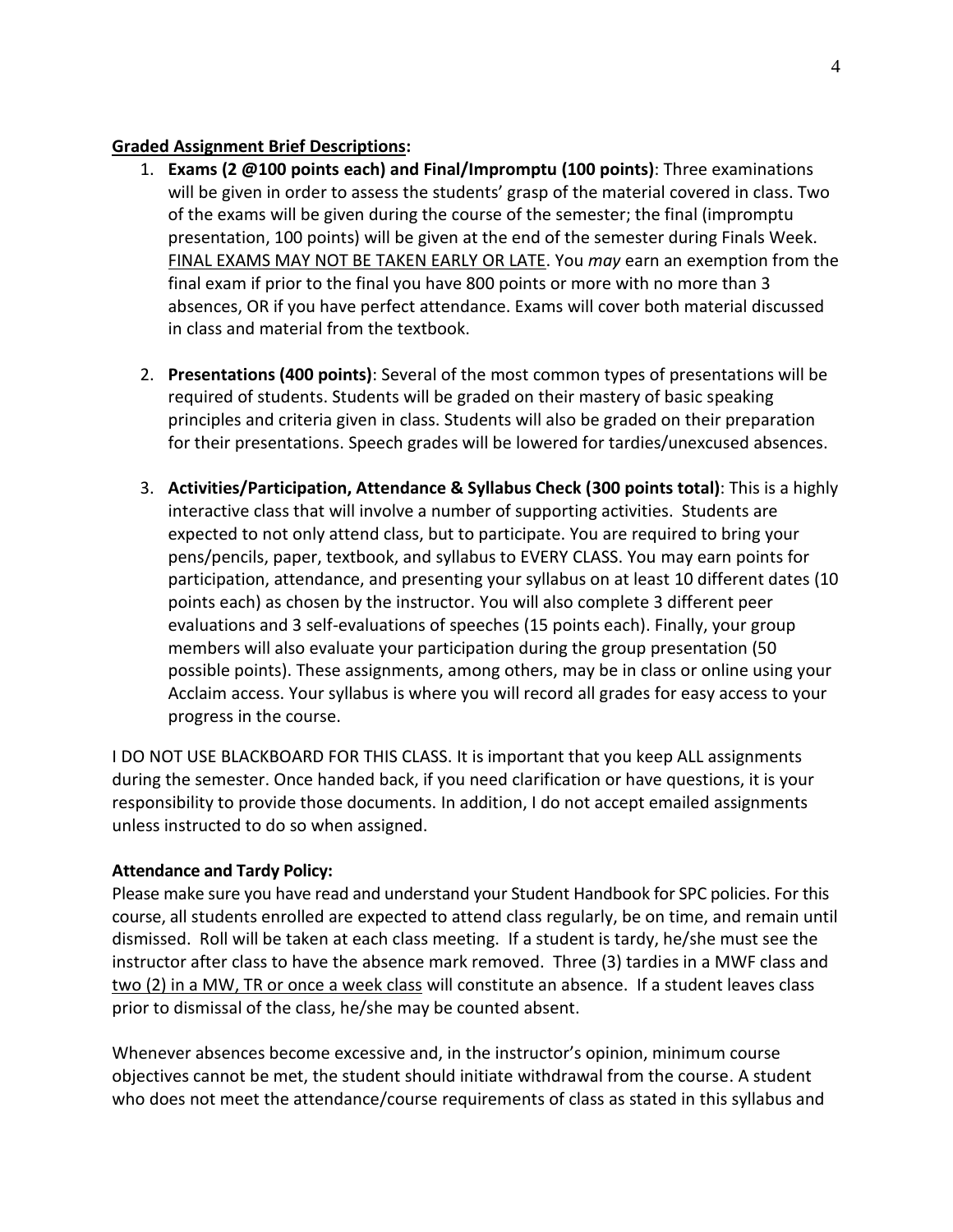does not officially withdraw from this course by the official census date of the semester may be administratively withdrawn from that course and receive a grade of "X" or "F" as determined by the instructor. Students are responsible for all class work covered during absences.

Our department abides by this policy and enforces these guidelines established for SPCH 1315:

- 1. Missing more than two weeks of class is considered excessive.
	- *Example*: MW/TR 4 days allotted MWF – 6 days allotted One day/week – 2 days allotted
- 2. Absences one day over your allotment may lower your final course total by 10 points.
- 3. Each subsequent absence may lower your final course total by 5 points.
- 4. If minimum objectives cannot be met, the student should withdraw from the course.

**Make-Up Policy:** Generally, late and/or make-up work is NOT accepted. All work has a deadline and deadlines must be met even if the student is absent. When an unavoidable reason for class absence arises, such as illness, family death, emergency, an official trip authorized by the college or an official activity, I **may** permit the student to make up work missed ONLY IF DOCUMENTATION IS PROVIDED. This is especially important for presentation and exam days. The student should communicate with the instructor to learn what documentation is acceptable. Each student absence will be dealt with on an individual basis. If a student must be absent, she/he should advise the instructor beforehand if possible and if the student is representing the college, they should have a signed permit from his/her coach or sponsor. In all cases, it is the student's responsibility to complete work missed within a reasonable amount of time as determined by the instructor. Each student must make an appointment to make arrangements for make-up work. **Also, late work may not receive full credit**.

# **Texas Higher Education Coordinating Board Core Objectives addressed:**

- **Communication Skills –** to include effective written, oral, aural and visual communication
- **Critical Thinking Skills –** to include creative thinking, innovation, inquiry, and analysis, evaluation and synthesis of information
- **Teamwork Skills –** to include the ability to consider different points of view and to work effectively with others to support a shared purpose or goal
- **•** Personal Responsibility to include the ability to connect choices, actions, and consequences to ethical decision-making
- **Social Responsibility –** to include intercultural competency, knowledge of civic responsibility, and the ability to engage effectively in regional, national, and global communities

**Course Objectives:** Upon completion of this course, the student should be able to demonstrate proficiency in the following areas:

- Communication Process
- Verbal/Vocal Codes
- Nonverbal Codes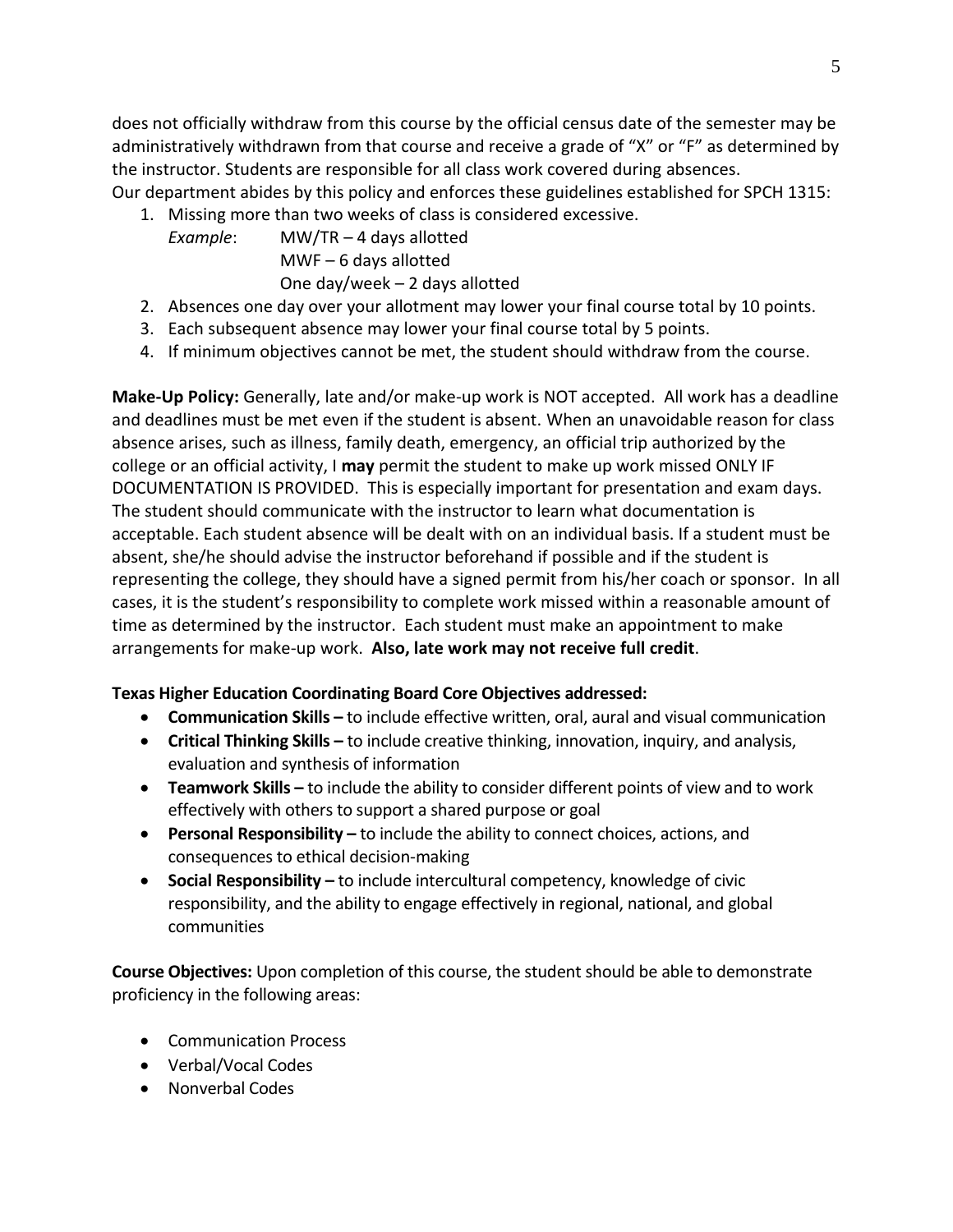- Listening/Evaluation
- Informative and Persuasive Speaking
- Special Occasion Speaking
- Small Group Presentations

### **Student Learning Outcomes/Competencies**

#### 1. Communication Process

 The student on exams will be able to demonstrate mastery of the following competencies/activities:

1.1 Define communication and demonstrate an understanding of the foundational models of communication.

1.2 Recall and discuss the personal, professional and public benefits of studying public speaking.

- 1.3 Recognize and distinguish between the elements of the communication process.
- 1.4 Discuss differences between oral and written communication channels.

1.5 Define and distinguish between intrapersonal, interpersonal, group, public and mass communication.

1.6 Identify how frames of reference differences such as culture, ethnicity and gender influence communication.

# 2. Verbal/Vocal

 The student while giving speeches and writing evaluations will be able to demonstrate mastery of the following competencies/activities:

2.1 Identify and provide alternatives for excessively vague or jargon-filled language and evaluate when it is appropriate to use them.

2.1 Detect biased, sexist, and inflammatory language, and replace it with more neutral terms.

2.3 Utilize proper grammar and lessen filler statements.

2.4 Vocalize variety in pitch, rate, volume, rhythms and tones.

## 3. Nonverbal

 The student while giving speeches and writing evaluations will be able to demonstrate mastery of the following competencies/activities:

- 3.1 Explain the importance of nonverbal messages.
- 3.2 Define the different areas of nonverbal communication.
- 3.3 Identify personal nonverbal behaviors that help or hinder communication effectiveness and develop alternative behaviors as necessary.

## 4. Listening

The student during exams, while giving speeches and writing evaluations will be able to demonstrate mastery of the following competencies/activities:

- 4.1 Discern the differences between hearing and listening.
- 4.2 Discuss the benefits of listening effectively.
- 4.3 List reasons for poor listening.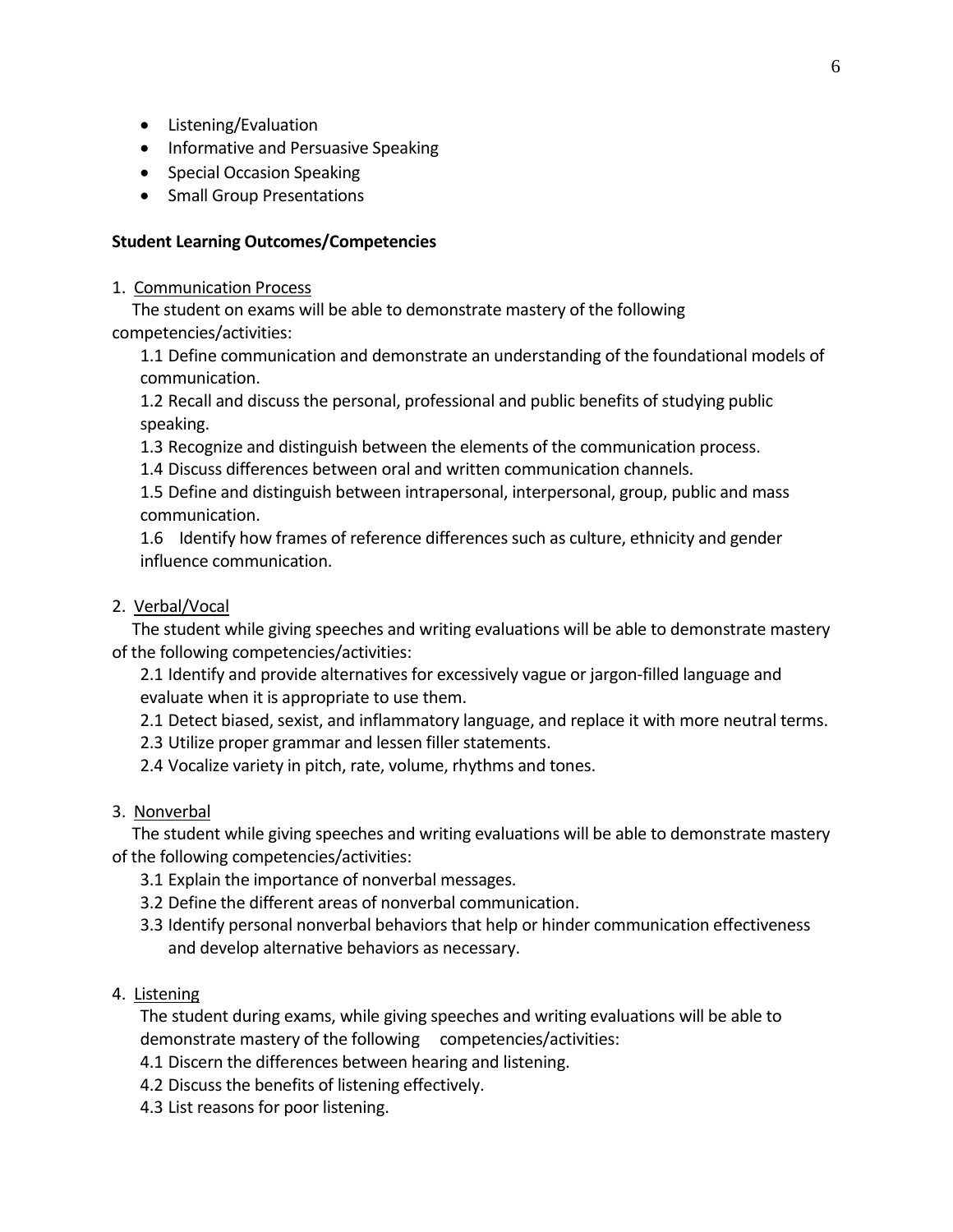- 4.4 Plan methods as a speaker to decrease listening barriers for an audience member.
- 4.5 Describe how to become a more effective listener.
- 4.6 Practice effective listening skills.

# 5. Public Speaking (informative and persuasive speeches)

 The student while giving speeches and writing evaluations will be able to demonstrate mastery of the following competencies/activities:

- 5.1 Conduct an analysis of the speaking situation for a specific presentation and describe how relevant situational factors should influence the approach of a presentation.
- 5.2 Define the general purposes for speaking.
- 5.3 Formulate specific thesis statements for presentations.
- 5.4 Conduct research for developing a speech topic.
- 5.5 Develop the body of a presentation, choosing the most appropriate organizational pattern whether informative or persuasive in nature.

5.6 Identify the purpose and placement of transitions, and will be able to select appropriate transitions to be used in presentations.

- 5.7 Name the content and functions of introductions and conclusions.
- 5.8 Construct appropriate introductions and conclusions to match the body of presentations.
- 5.9 Explain the functions of verbal and sensory support in presentations.
- 5.10 Develop and present the best support to add interest, to clarify, and prove a given point.
- 5.11 Demonstrate when and how to use sensory aids.

5.12 Select and demonstrate the most effective medium to present a given sensory aid in a presentation.

- 5.13 Develop and use a set of speaking notes that enhance delivery.
- 5.14 Deliver brief, impromptu remarks effectively.
- 5.15 Deliver extemporaneous presentations that follow the guidelines for nonverbal, verbal, and vocal behavior.
- 5.16 Respond effectively to questions arising from presentations.

5.17 Identify audience needs and the evidence necessary to form and support a persuasive claim.

5.18 Effectively evaluate peer and self-presentations according to critique guidelines.

5.19 Assess and manage communication apprehension.

5.20 Demonstrate effective usage of technology when researching and/or presenting speeches.

## 6. Special Occasion Speeches

 The student while giving speeches and writing evaluations will be able to demonstrate mastery of the following competencies/activities:

6.1 Prepare and present a speech of introduction.

- 6.2 Present or accept an award.
- 6.3 Prepare a speech of tribute and a speech of welcome.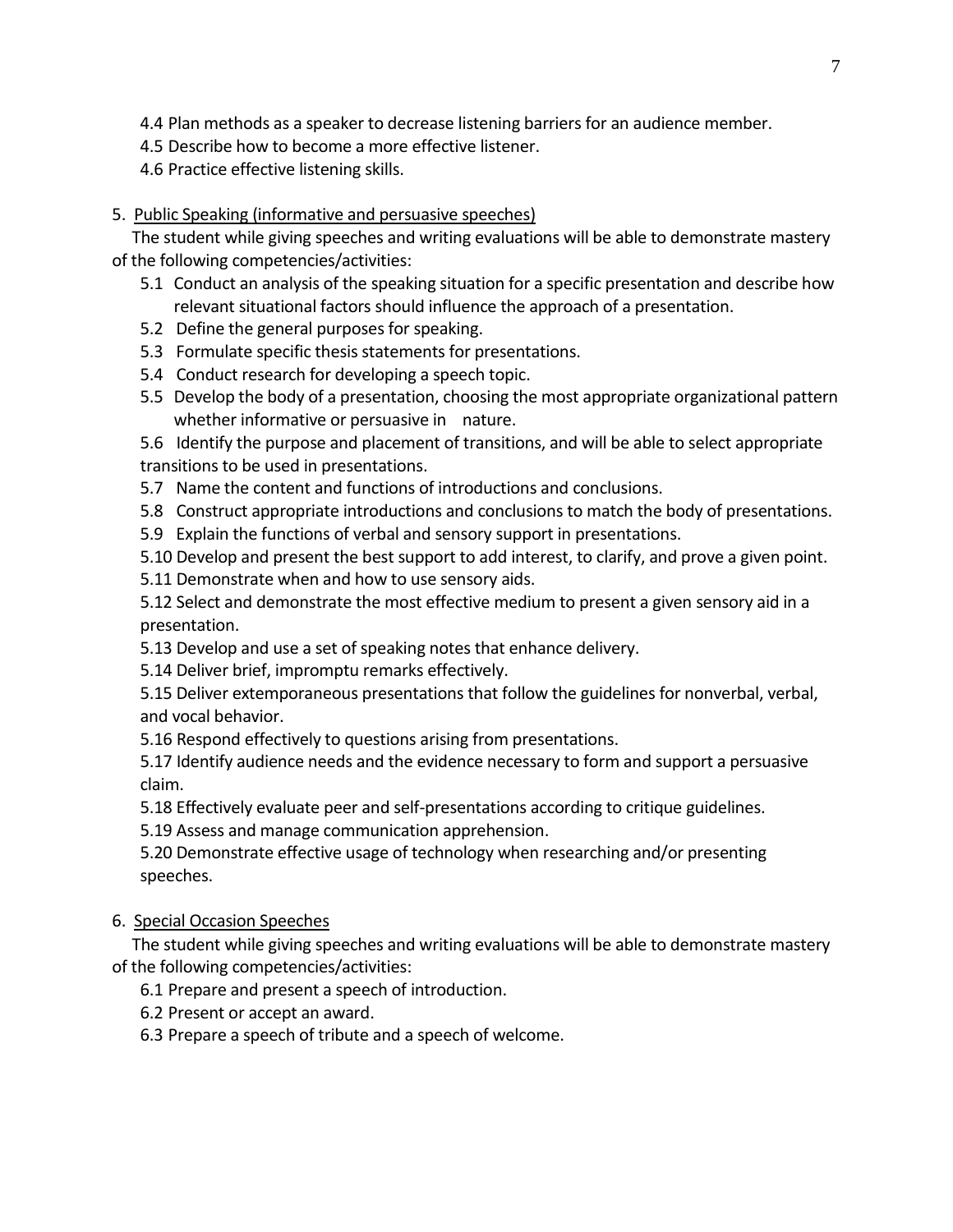# 7. Small Groups

The student while taking exams, giving speeches and writing evaluations will be able to demonstrate mastery of the following competencies/activities:

7.1 Explain the characteristics of small groups, and express the advantages and disadvantages of group presentations.

7.2 Demonstrate the steps in preparing and delivering a team presentation.

7.3 Control a public forum after the team presentation.

Classroom Network Contact Information

| Contact 1: |  |
|------------|--|
| Contact 2: |  |
| Contact 3: |  |
| Contact 4: |  |